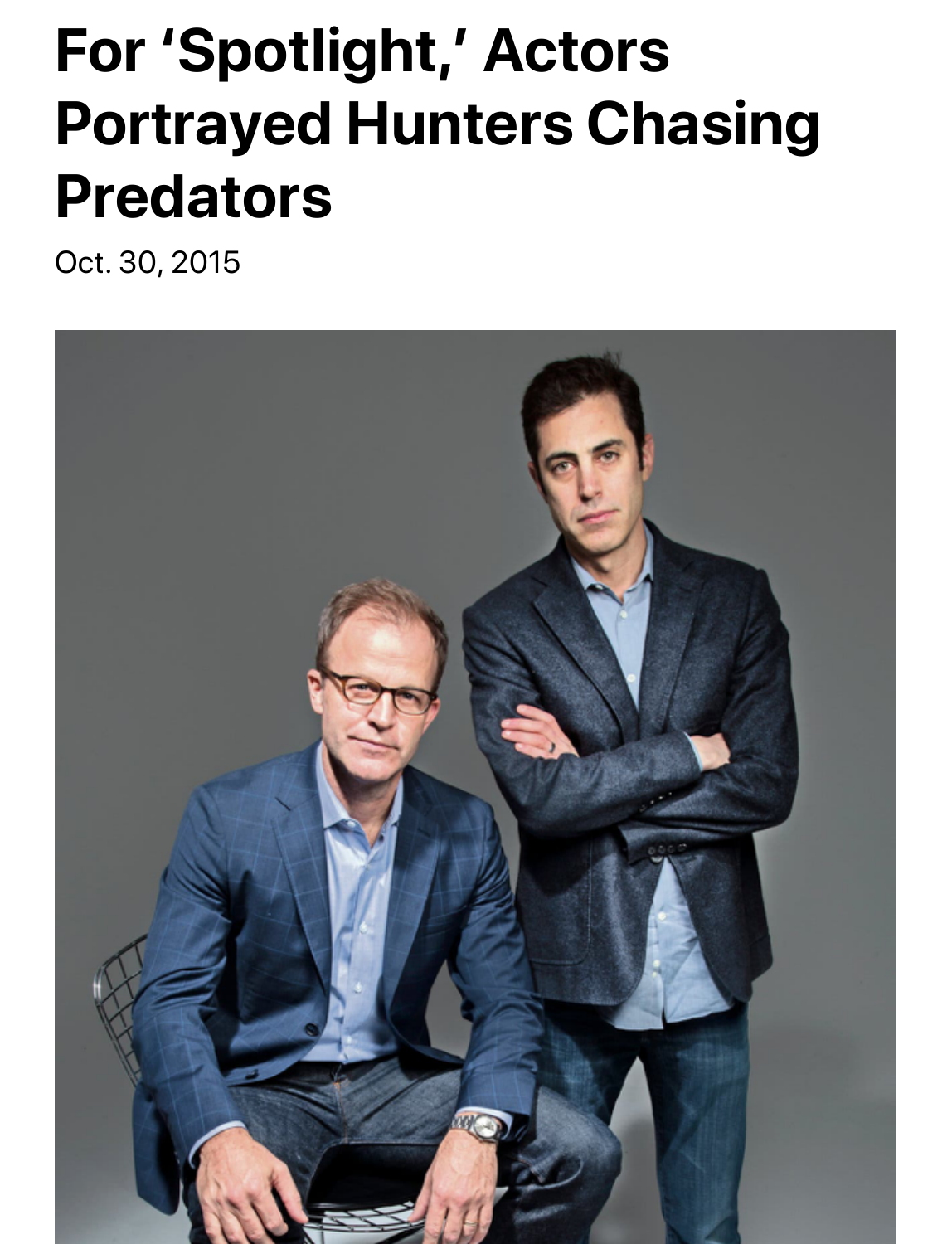

Tom McCarthy, left, the director of "Spotlight," and his co-writer, Josh Singer.Tony Cenicola/The New York Times

Working from a cramped, dingy office, a scrappy band of journalists exposes the Archdiocese of Boston's decades-long cover-up of sexual abuse of children by scores of priests.

Definitely an investigation worthy of a [Pulitzer Prize, whi](http://www.bostonglobe.com/news/special-reports/2002/01/06/church-allowed-abuse-priest-for-years/cSHfGkTIrAT25qKGvBuDNM/story.html)ch the Boston Globe's Spotlight team won for that 2002 series. But [fodder for a Hollywood film?](http://www.nytimes.com/video/movies/100000000730792/tom-mccarthy.html)

The director and co-writer Tom McCarthy, whose credits include "The Station Agent" and "The Visitor," was convinced that the nuts and bolts of journa[lism at its fin](https://www.youtube.com/watch?v=56jw6tasomc)est could make for thrilling cinema. The result is "Spotlight," opening Friday, Nov. 6, with a budget just under \$20 million and an ensemble cast that includes Michael Keaton, Mark Ruffalo, Rachel McAdams and Liev Schreiber.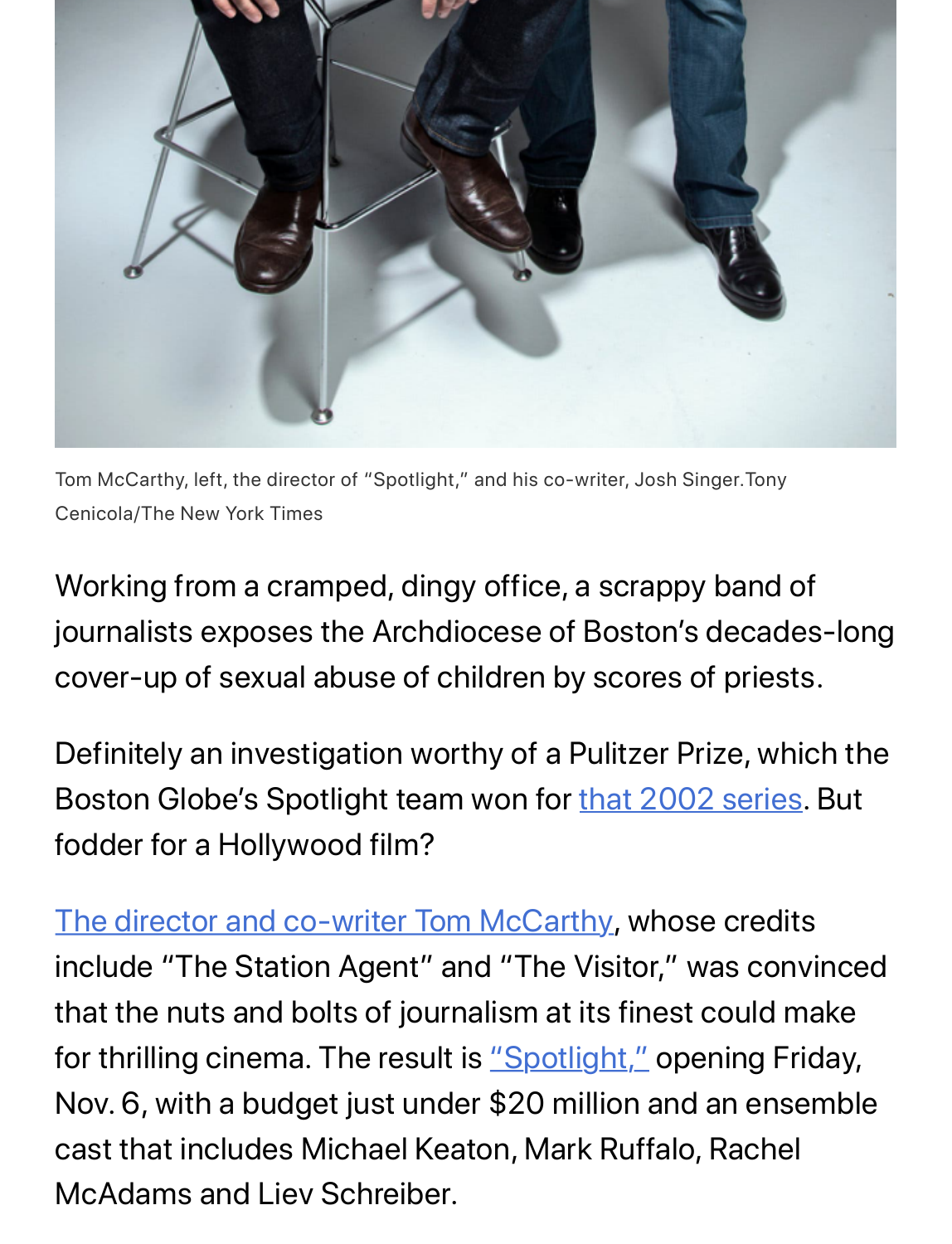"Spotlight" allowed Mr. McCarthy and his co-writer, Josh Singer, to explore both the importance of local investigative journalism at a time of convulsive change in the newspaper business and the conspiracies of silence that can surround wrongdoing at seemingly admirable institutions.

Not only did they use the reportorial findings of the Spotlight team, but also journalism of their own to inform every aspect of the script. On matters both big and small, Mr. McCarthy and Mr. Singer emphasized accuracy and authenticity over Hollywood embellishments. "Based on a true story" may preface many a movie, but few have devoted themselves to verisimilitude as much as "Spotlight."

**transcript**

## **Anatomy of a Scene | 'Spotlight'**

**Tom McCarthy narrates a sequence from "Spotlight."**

N/A

Tom McCarthy narrates a sequence from "Spotlight."Kerry Hayes/Open Road Films

"My mantra when Josh and I were writing this was, we've got to get it right for two groups of people: the journalists and the survivors," Mr. McCarthy said. "I want both these camps to see this movie and feel like we got the worlds right."

In 2009, when the producers Nicole Rocklin and Blye Pagon Faust first approached the reporters and editors about a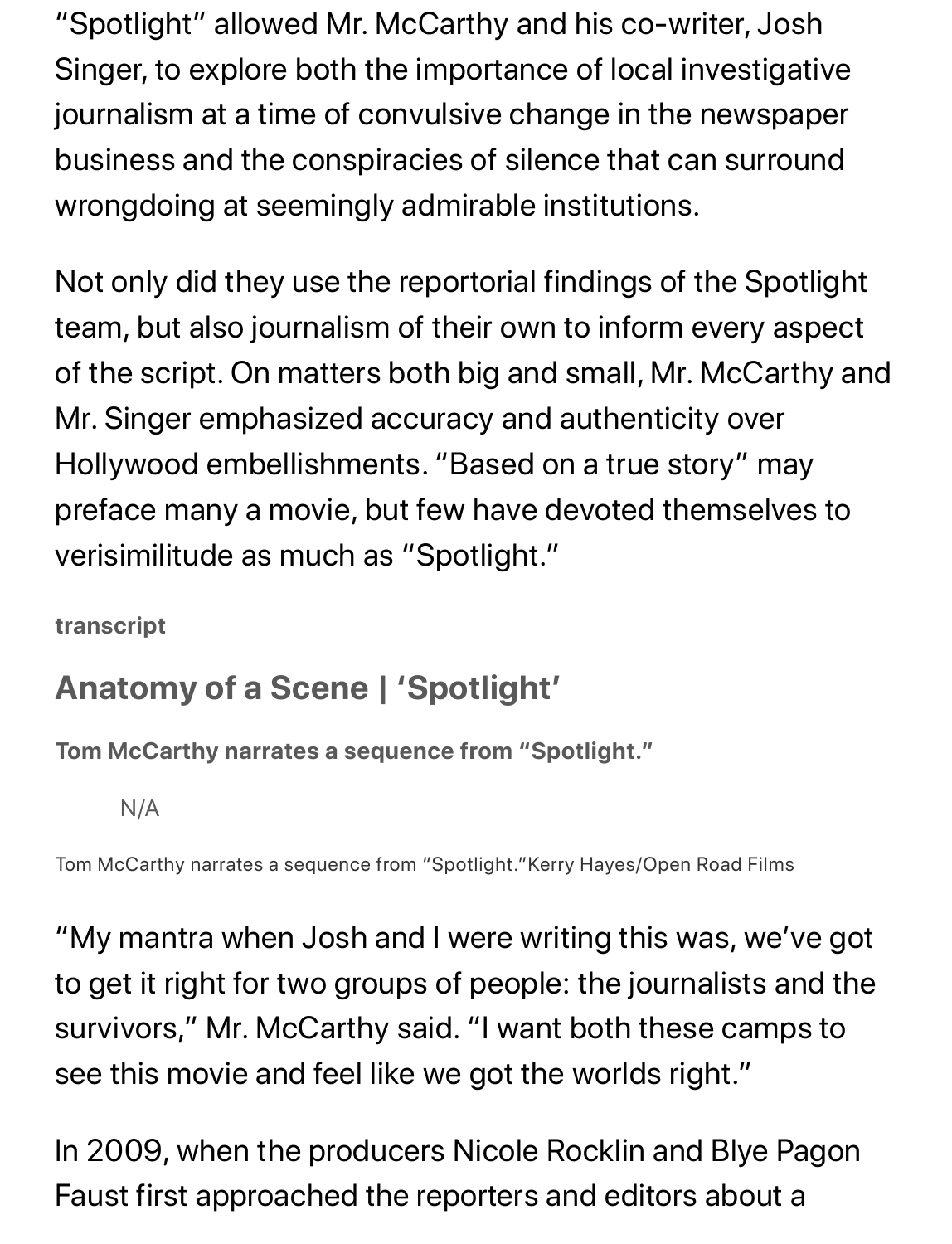possible movie about their investigation, the reaction was understandably skeptical.

"O.K., you're talking about doing a movie about people sitting behind desks and typing up notes and writing stories," said Matt Carroll, the computer-assisted reporting whiz on the Spotlight team. "It doesn't sound very dramatic to me, but if you want to try it, go ahead."

The six principal journalists on the Spotlight series gave the producers options on their life rights (initially at no charge), and the long and winding development road began. Mr. McCarthy came on board in 2012, but, swamped with another project, he needed a writer. Anonymous Content, the production and management firm that had partnered with the producers, set him up with Mr. Singer, a former writer on "The West Wing" whose interest in journalism led to the script for the WikiLeaks movie "The Fifth Estate."

**Sign up for the Movies Update Newsletter** A weekly roundup of movie reviews, news, stars and awards-season analysis.

The two quickly became investigative reporters themselves. They repeatedly interviewed the journalists about the project and their lives. They combed through The Globe's archives and court documents. They met with other Globe journalists, survivors of the abuse, lawyers involved over the years and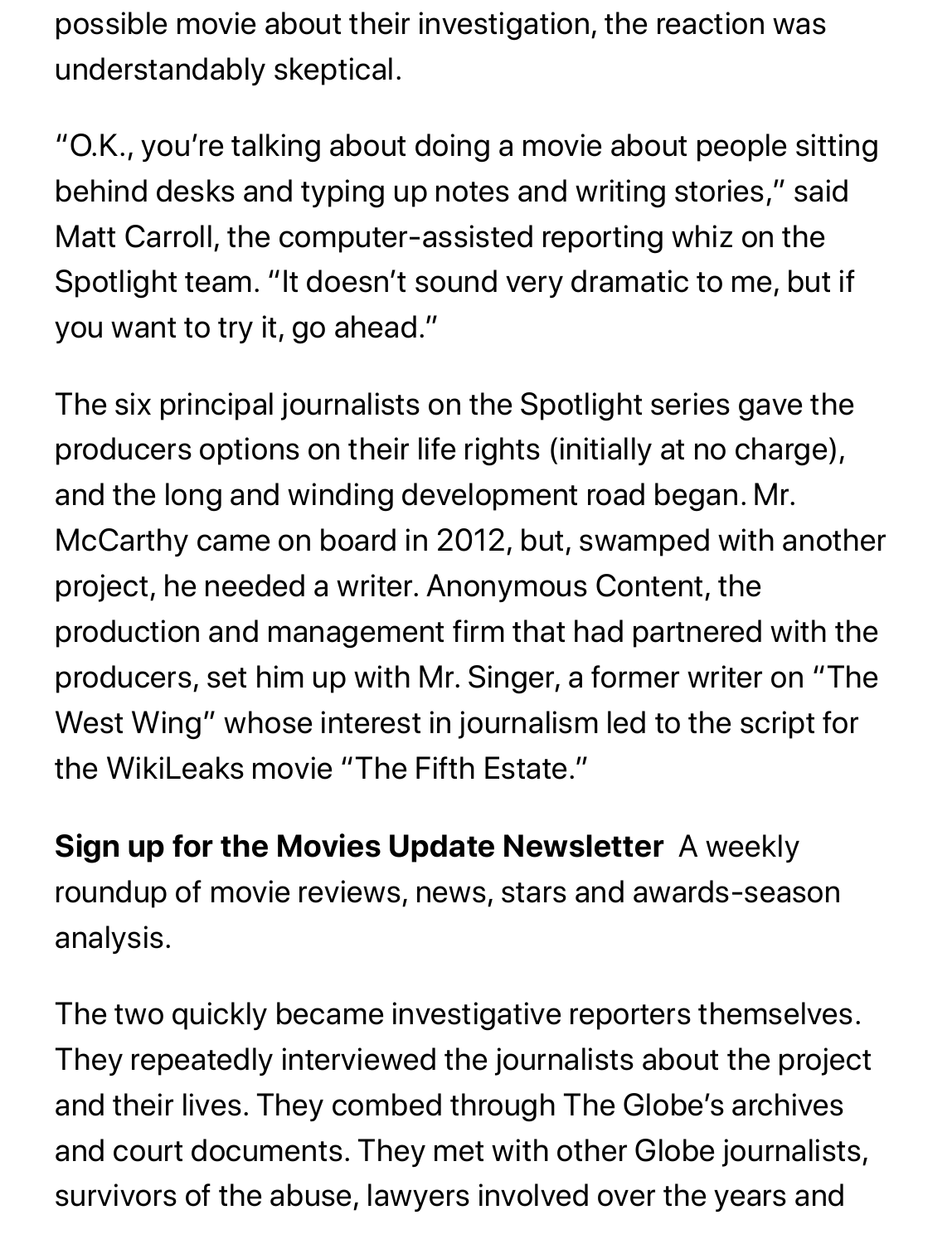experts on the clergy. They then circled back to the Spotlight team, checking their findings against the journalists' recollections.

That could lead to some uncomfortable moments, which inspired a pivotal scene when one character concedes missing an earlier chance to report more deeply on the abuse accusations. "It became very clear that we were investigating their investigation," Mr. McCarthy said.

From left, Rachel McAdams, Mark Ruffalo, Brian d'Arcy James, Michael Keaton and John Slattery play Boston Globe reporters in "Spotlight."Kerry Hayes/Open Road Films

But deep into their collaboration, Mr. McCarthy was still asking himself and Mr. Singer what the movie was about beyond the importance of good journalism.

"Josh and I really started to feel a whole new level of relevance to this story when we started discussing societal complicity and deference," including at The Globe itself, Mr. McCarthy said. "When we realized that these types of crimes do not exist in a vacuum, that they are just too big, with too many involved. Someone had to know."

While the reporting process would provide the narrative propulsion, the challenge was making the characters multidimensional, not just pawns in a procedural or swashbuckling truth tellers.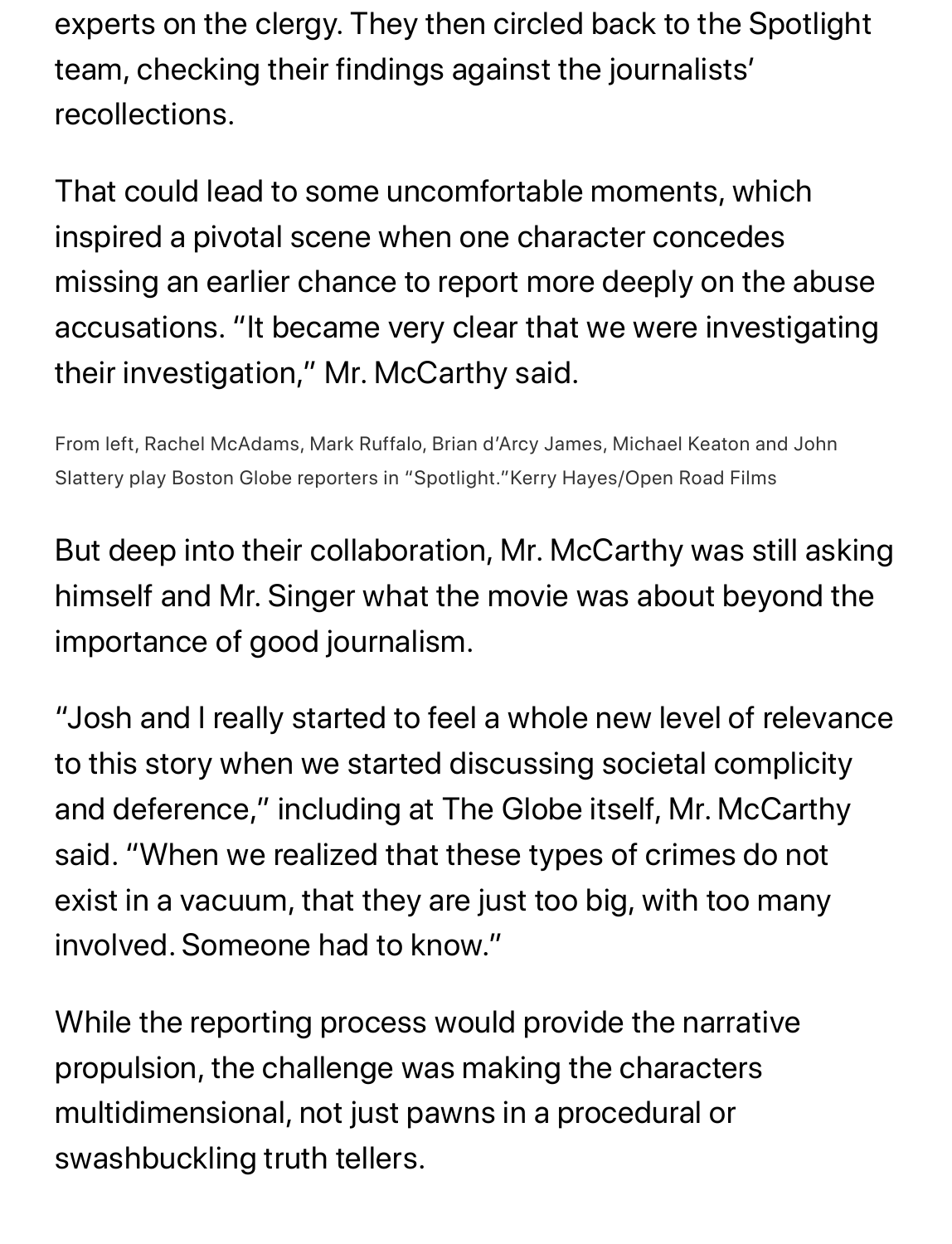The filmmakers' solution, in part: stressing even more the realism, of both the characters and the investigation. For that, he had plenty of help from the actors.

Mr. Ruffalo, after several long phone conversations with the man he would portray on screen, the Spotlight team reporter Mike Rezendes, he traveled to Boston for the first of many get-togethers.

"We sat down in my living room," Mr. Rezendes recalled, "and he opened up a notebook and turned his iPhone on. And he was asking me questions, not about how I did things but why I did them. And why I chose this profession and why I was an investigative reporter."

The actor Michael Keaton discusses playing the Boston Globe journalist Walter "Robby" Robinson in "Spotlight."Kerry Hayes/Open Road Films

Mr. Ruffalo videotaped Mr. Rezendes walking around his spartan and pristine apartment ("He lives like a monk," Mr. Ruffalo said) and snapped pictures of Mr. Rezendes's bookshelf. He even asked Mr. Rezendes to read from the script.

"I thought, gee, this is really pretty intrusive, you know," Mr. Rezendes said with a knowing laugh.

The other reporters received similar treatment.

Ms. McAdams quizzed Sacha Pfeiffer about her sweet tooth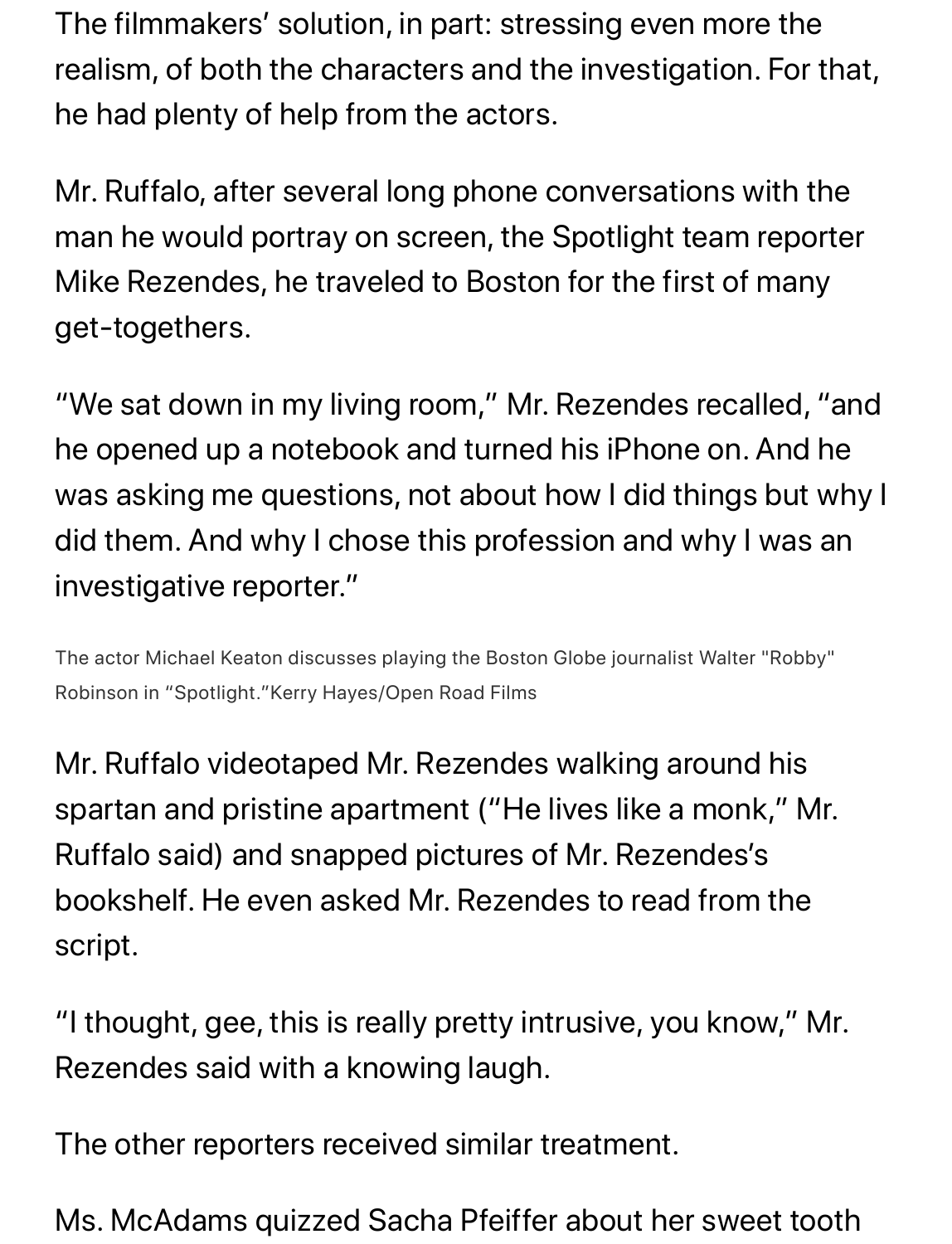and her conversations about the Church with her family. She peppered her with questions like did she wear a watch and how did she stack her Post-it notes. Ms. McAdams also listened to a radio show Ms. Pfeiffer hosted to help capture her fast-talking manner.

Mr. Keaton would ask Walter V. Robinson, Spotlight's editor, questions completely unrelated to the investigation, like what he knew about the baseball player Ted Williams. The answers were often beside the point.

"I really did want to know about Ted Williams, but some things I didn't really care about," Mr. Keaton said. "I just wanted to watch him and see how he acted."

The actors had no desire to do mere impressions. Though Mr. Ruffalo nails Mr. Rezendes's Caesar-cut hairstyle, his relentlessness and even an occasional chuckle he didn't know he had, and Ms. McAdams rocks the pleated front chinos Ms. Pfeiffer wore at the time, they tapped those characteristics only to better capture the essence of the people they were playing.

"I wanted to know what his relationship was with the Catholic Church," Mr. Ruffalo said, "what his ethics were, where his morality was seeded in him."

Of course, "Spotlight" is not a documentary. Scenes are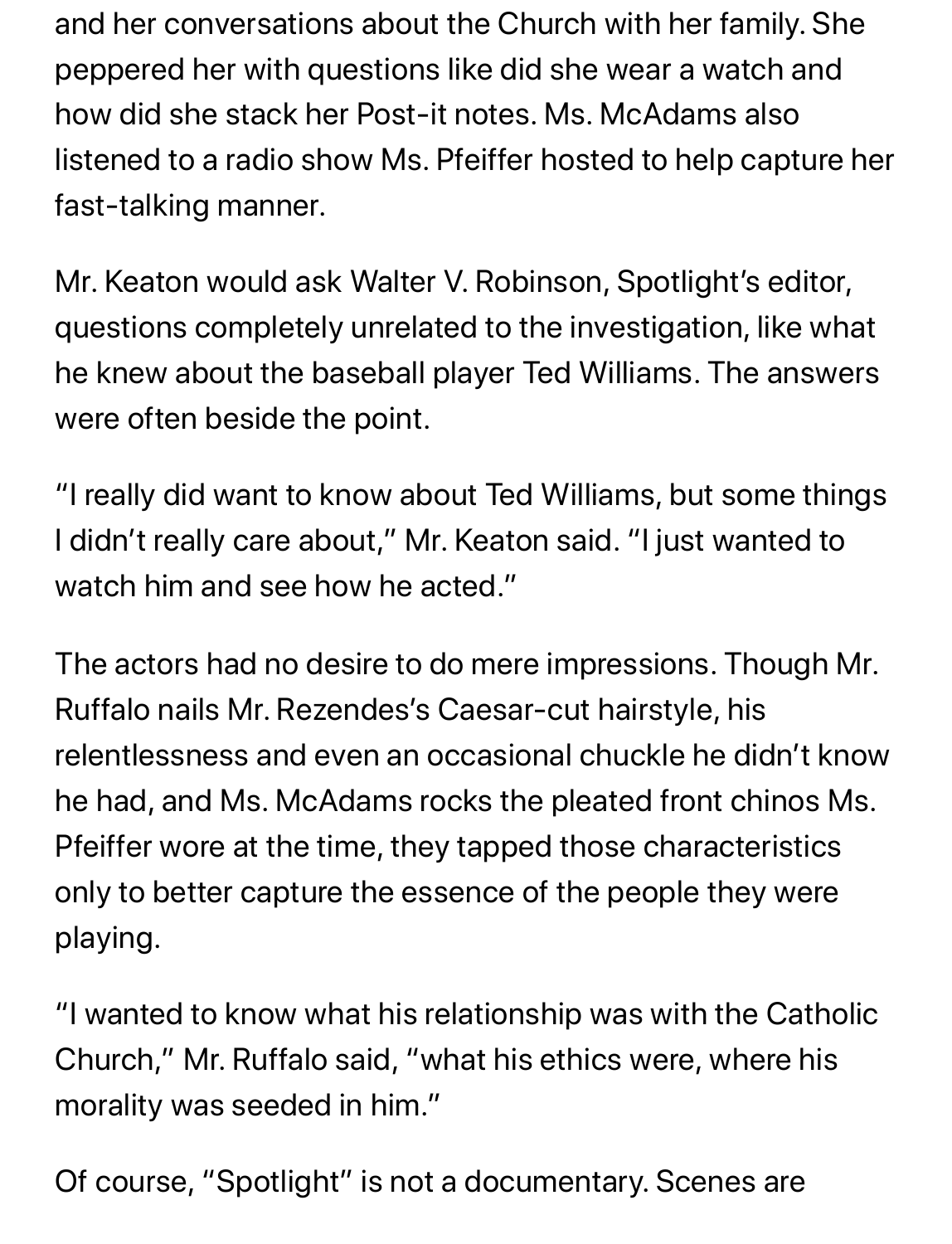conflated, chronology tweaked, language imagined.

But the filmmakers went far beyond the norm of other Hollywood movies aspiring to truthful fictions.

Before shooting began, all six journalists received various drafts of scripts (and all gave notes, Mr. Singer said with a smile). Mr. McCarthy and Mr. Singer then sat down with Mr. Robinson and Mr. Rezendes for a full day, going over every line to make sure nothing rang false.

On the Toronto set, where most of the film was shot (and many of the journalists frequented at the production's expense), the Globe newsroom and the Spotlight office were recreated in an abandoned Sears warehouse. "I remember all of them standing in the corner with their eagle eyes on, looking at the desks," Ms. McAdams said. (Ms. Pfeiffer suggested changing the positions of a telephone and computer, so Ms. McAdams could talk and type at the same time.)

It was not just the journalists who got to weigh in. **Phil Saviano**, the founder of the New England chapter of the Survivors Network of those Abused by Priests, and a significant figure in the movie, lobbied for a specific word his cinematic stand-in would be speaking to describe how clergy would gain the trust of their young victims. The word "grooming" was inserted.